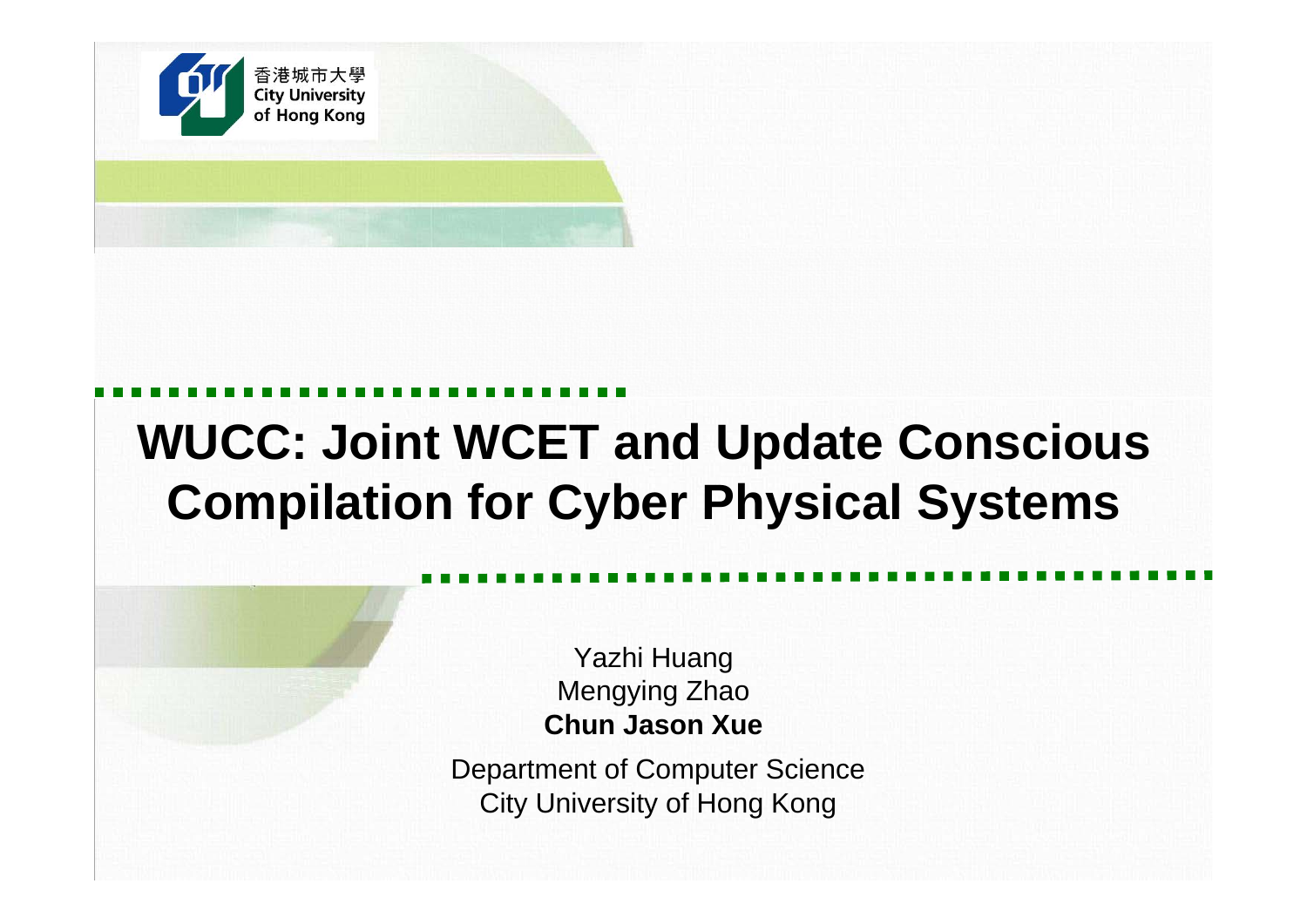## **Outline**

- *Introduction*
- *Motivational example*
- *Problem analysis*
- *The proposed algorithm*
- *Experimental results*
- *Conclusions*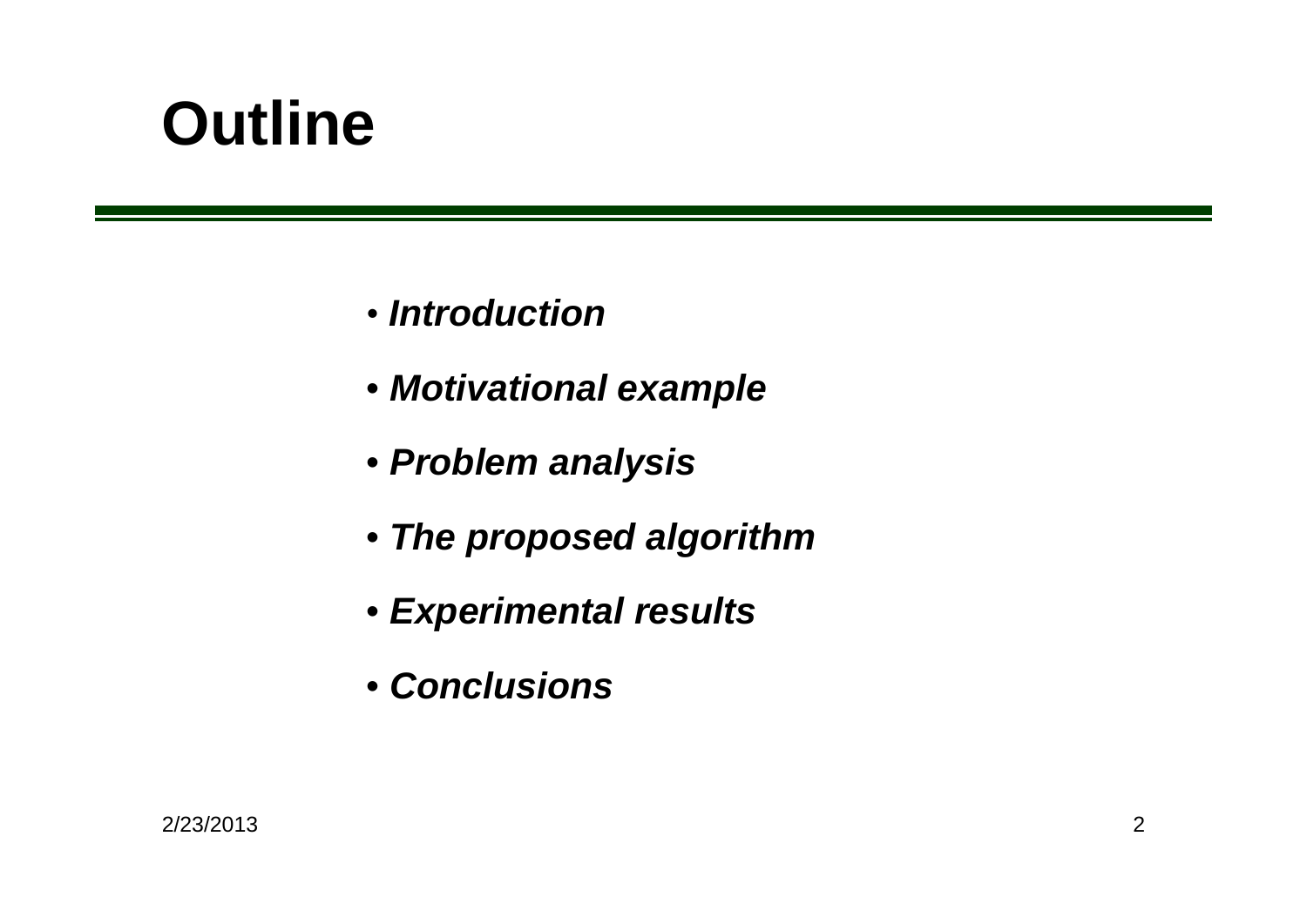## Introduction



- $\bullet$  *Cyber physical systems*
	- Usually real-time systems
	- –A number of sensor nodes
	- –Sensor nodes : powered by batteries, with preloaded code
	- –Code update: wireless communication, energy consuming



2/23/2013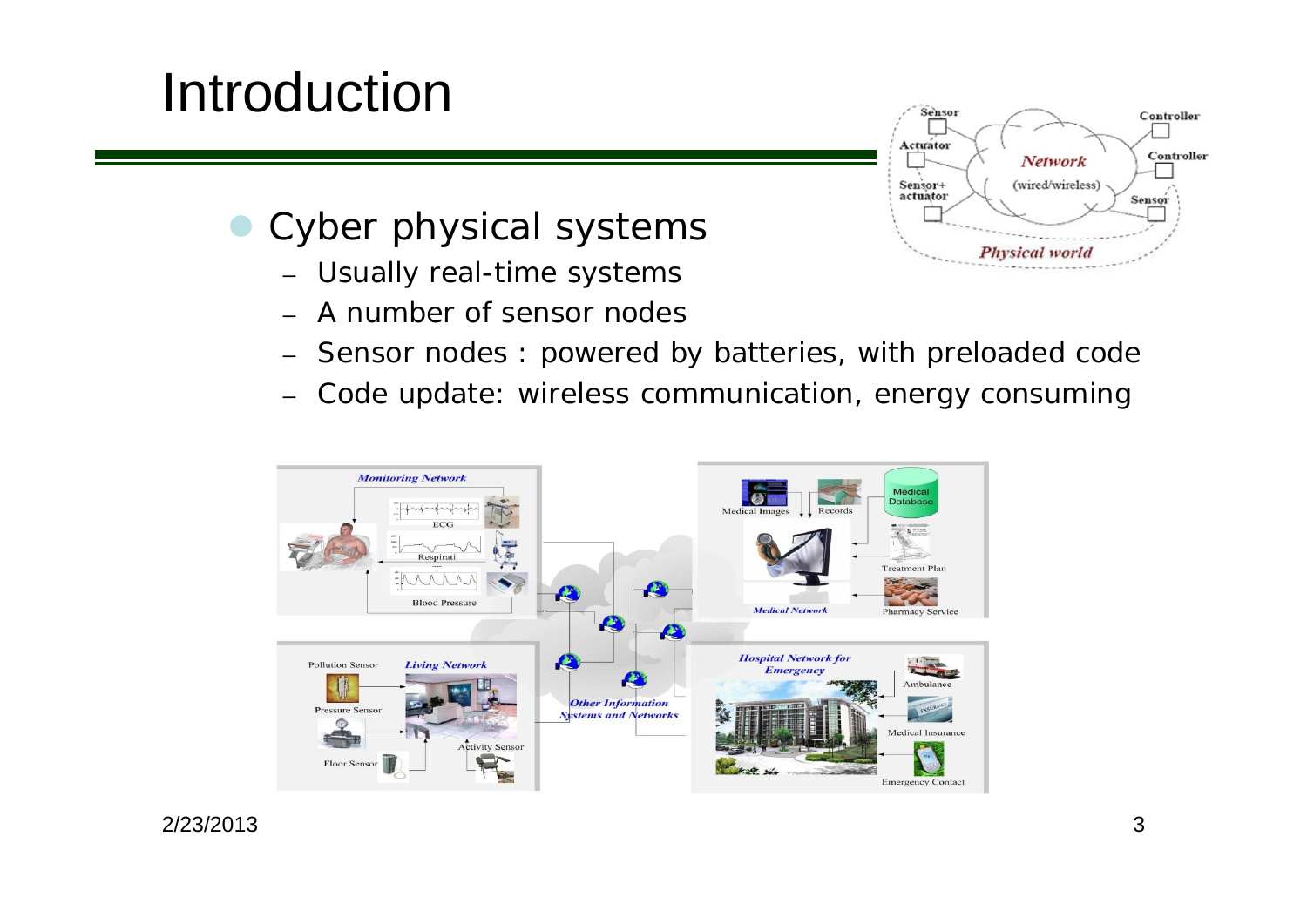## Introduction

–

**Reduce**

**update**

**Reduce**WCF<sup>-</sup>

–

#### $\bullet$ *Challenges of cyber physical systems*

#### **Code Update Problem**:

– Update of preloaded code on remote sensor nodes powered by batteries is extremely energy consuming.

#### **WCET problem**:

– CPSs are often real-time embedded systems. Therefore, worst-case execution time (WCET) is an important real-time constraint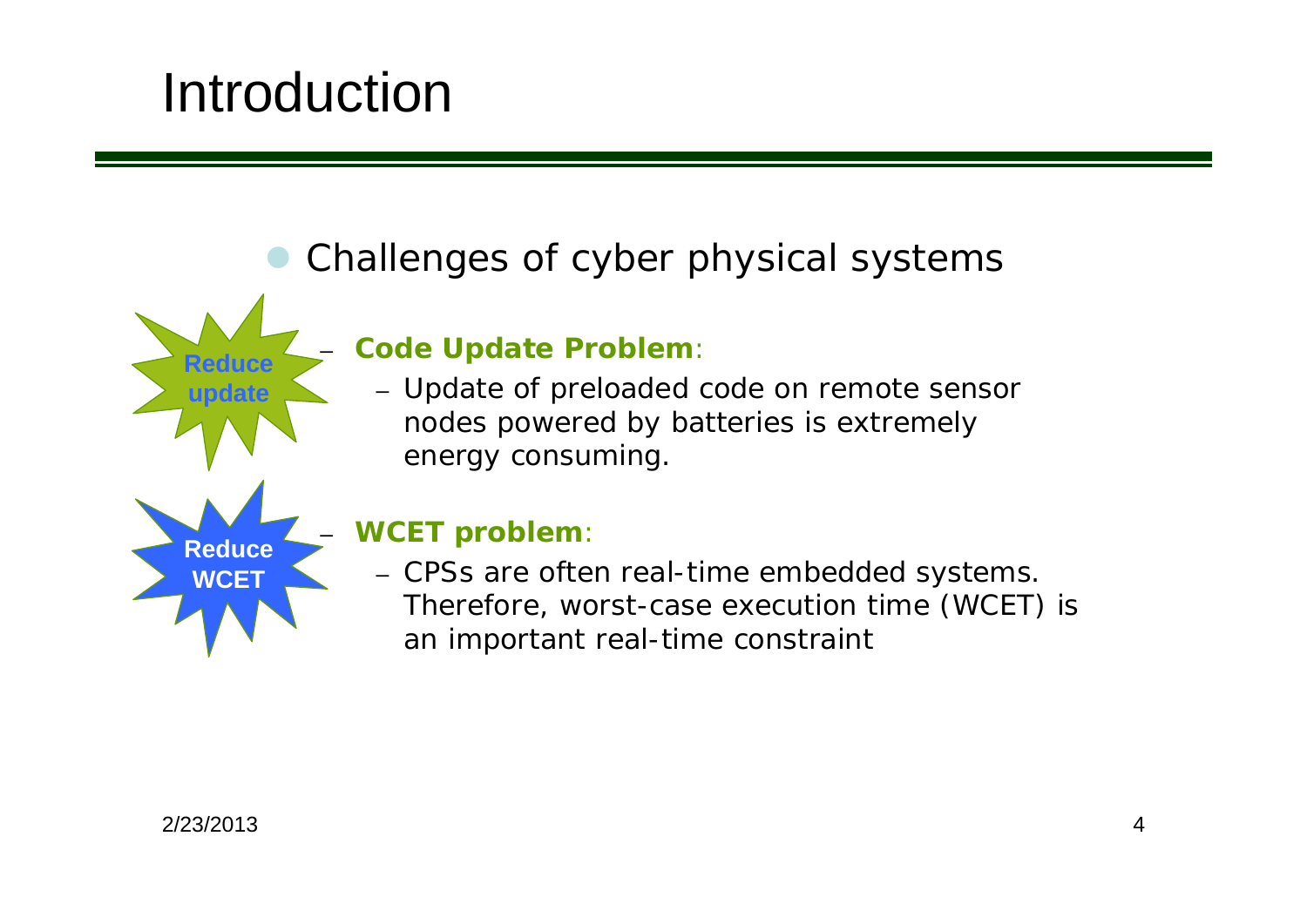## Previous works

- **Code Update Problem**: Li et al. proposed an update conscious compilation technique to improve the code similarity for energy consumption minimization in the wireless sensor network. ("UCC: update conscious compilation for energy efficiency in wireless sensor network" in *PLDI 07*)
- **WCET problem**: Falk presented a WCET-aware register allocator to avoid spill code generation along the critical path of a program for WCET reduction in real-time embedded systems. ("WCET-aware register allocation based on graph coloring" in *DAC 09*)

#### –**Limitations:**

- UCC: Too many MOVE insertion  $\rightarrow$  Increase in WCET
- WCET-aware RA: Increase in code difference
- Our goal is to reduce WCET and code difference simultaneously for real-time cyber physical systems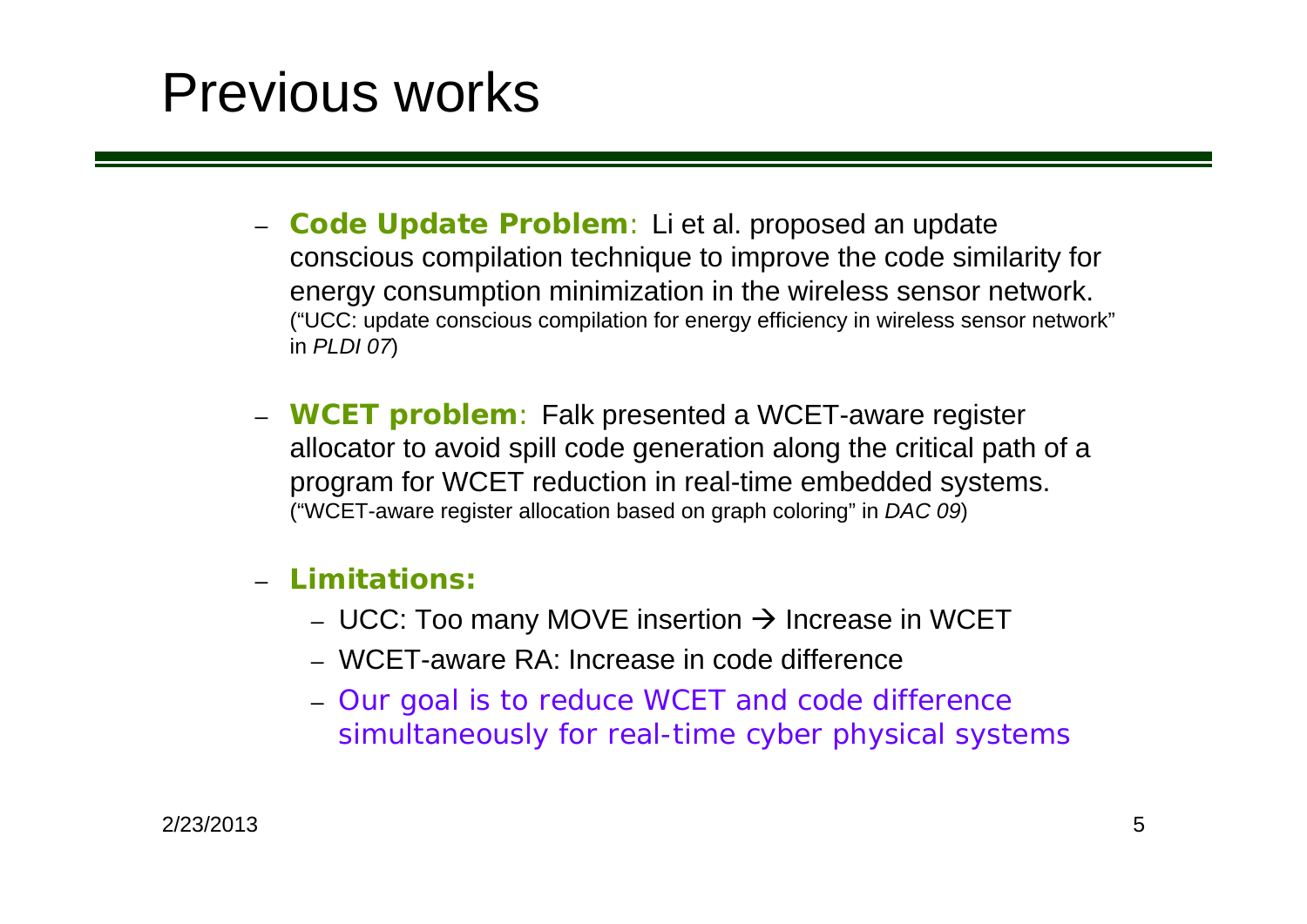## Motivational example



- – BB1 is on WCEP while BB2 is not
- – (a) (d) are original code
- – (b) (e) are changed code
- – (c) (f) are update conscious compilation solution

–

 With UCC technique, code similarity is improved by inserting necessary MOVE operations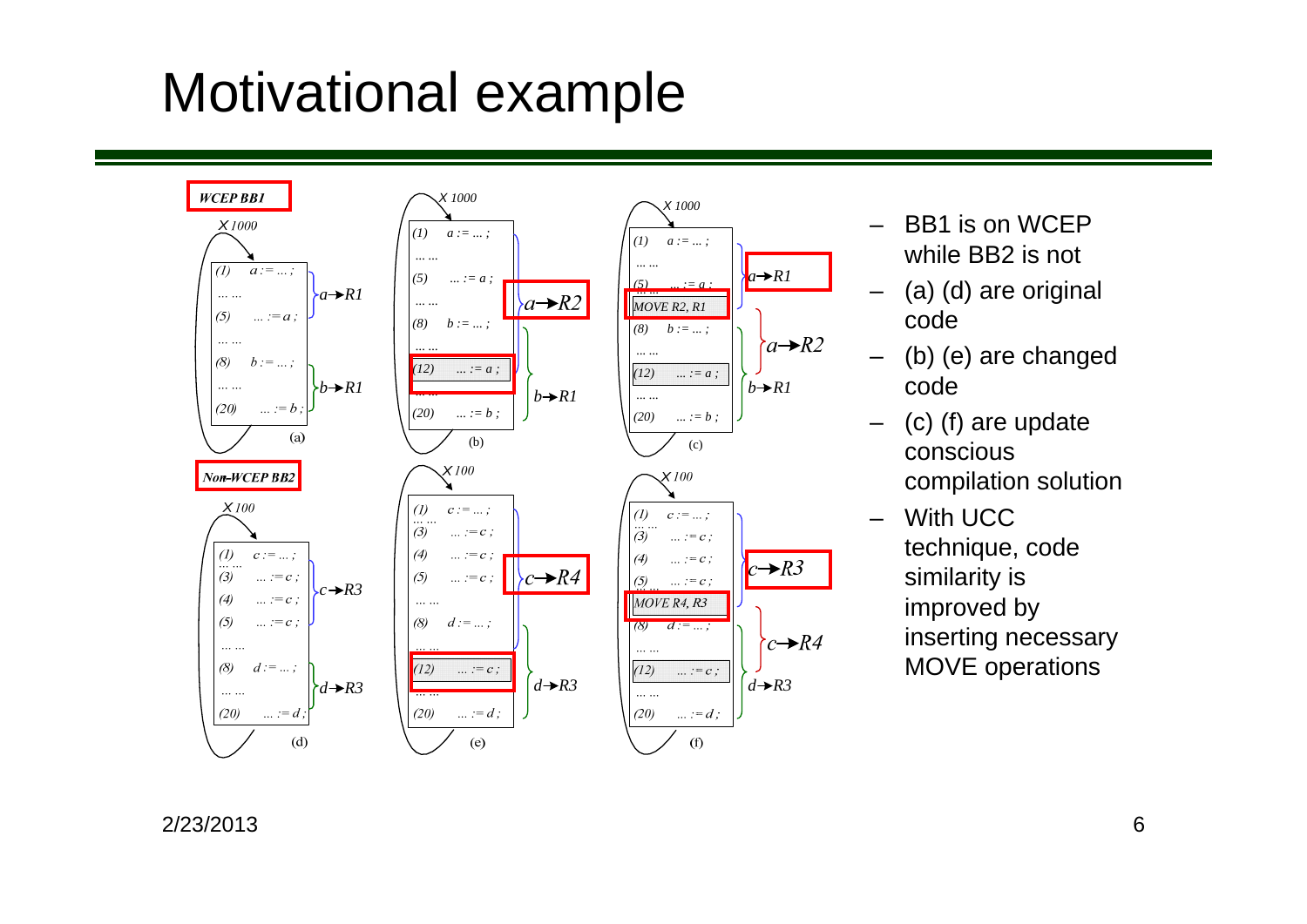## Motivational example

| Approach        | Negative WCET effect | Code diff | Energy saving |
|-----------------|----------------------|-----------|---------------|
| <b>UCC [2]</b>  | 100%                 | $0\%$     | 100%          |
| Proposed        | $0\% - 10\%$         | 25%       | /5%           |
| <b>WCET [1]</b> | በ%                   | 100%      | $0\%$         |

 By selecting appropriate basic blocks for UCC, most of code similarity may be achieved and at the same time have less negative effect on a program's WCET



- – If implementing WCETaware technique without considering code update, code similarity benefit is 0% (i.e. code difference is 100%)
- – If only implementing UCC, relative code difference is 0%, but relative WCET increment is 100%
- – The proposed technique only implements UCC for WCEP block BB1, but can improve most of code similarity, at 75% in this example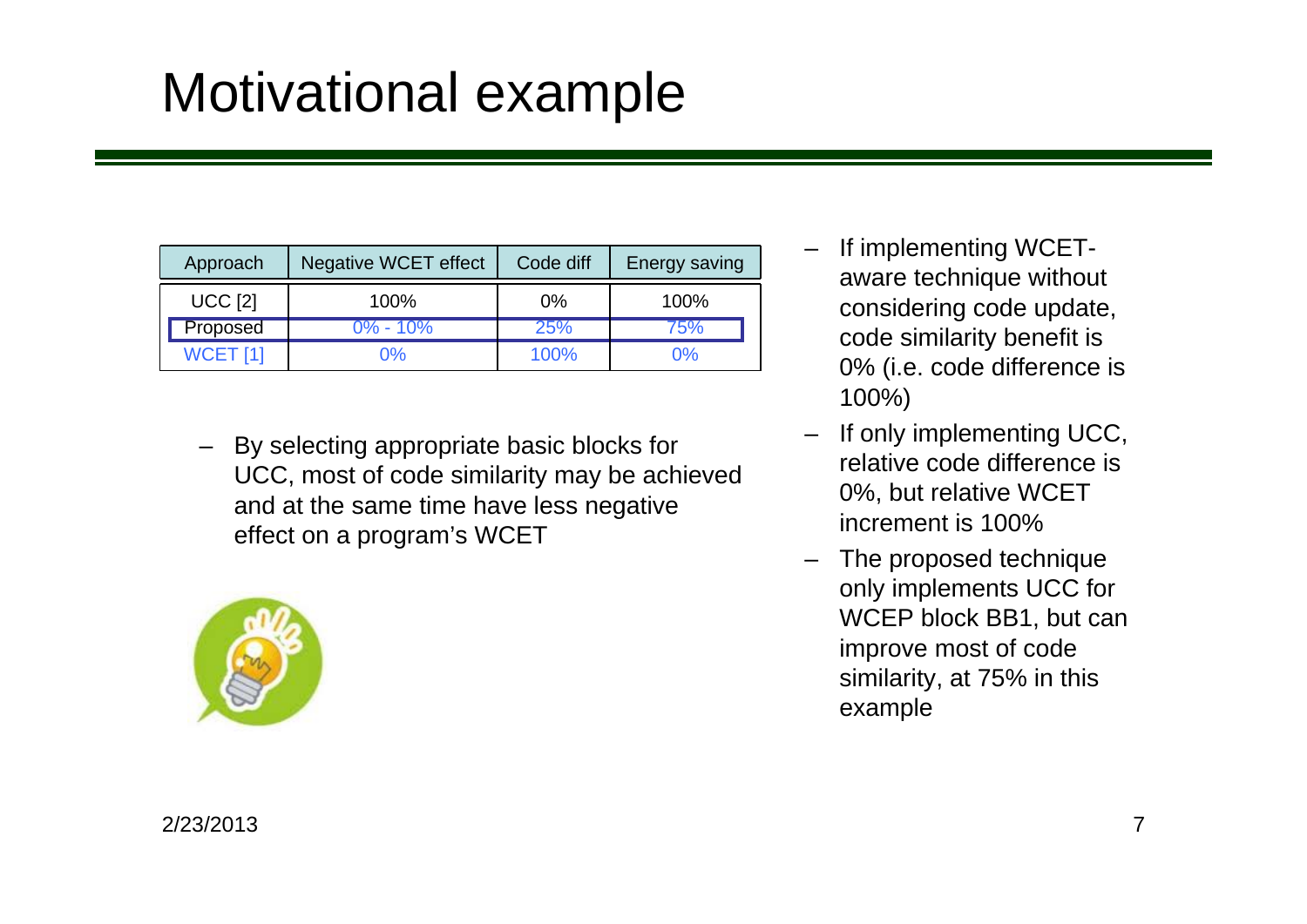## **Overview**



#### **If the solution can be further improved**

- CFG in IR form as input
- WCET analysis and code similarity analysis will be conducted simultaneously during the compilation process
- Each time select an appropriate CFG node
- Update-conscious compilation technique is implemented in the selected node
- New WCEP information is calculated and the new version code is used for next iteration of WCET and code similarity analysis
- This iteration continues until a balanced solution is obtained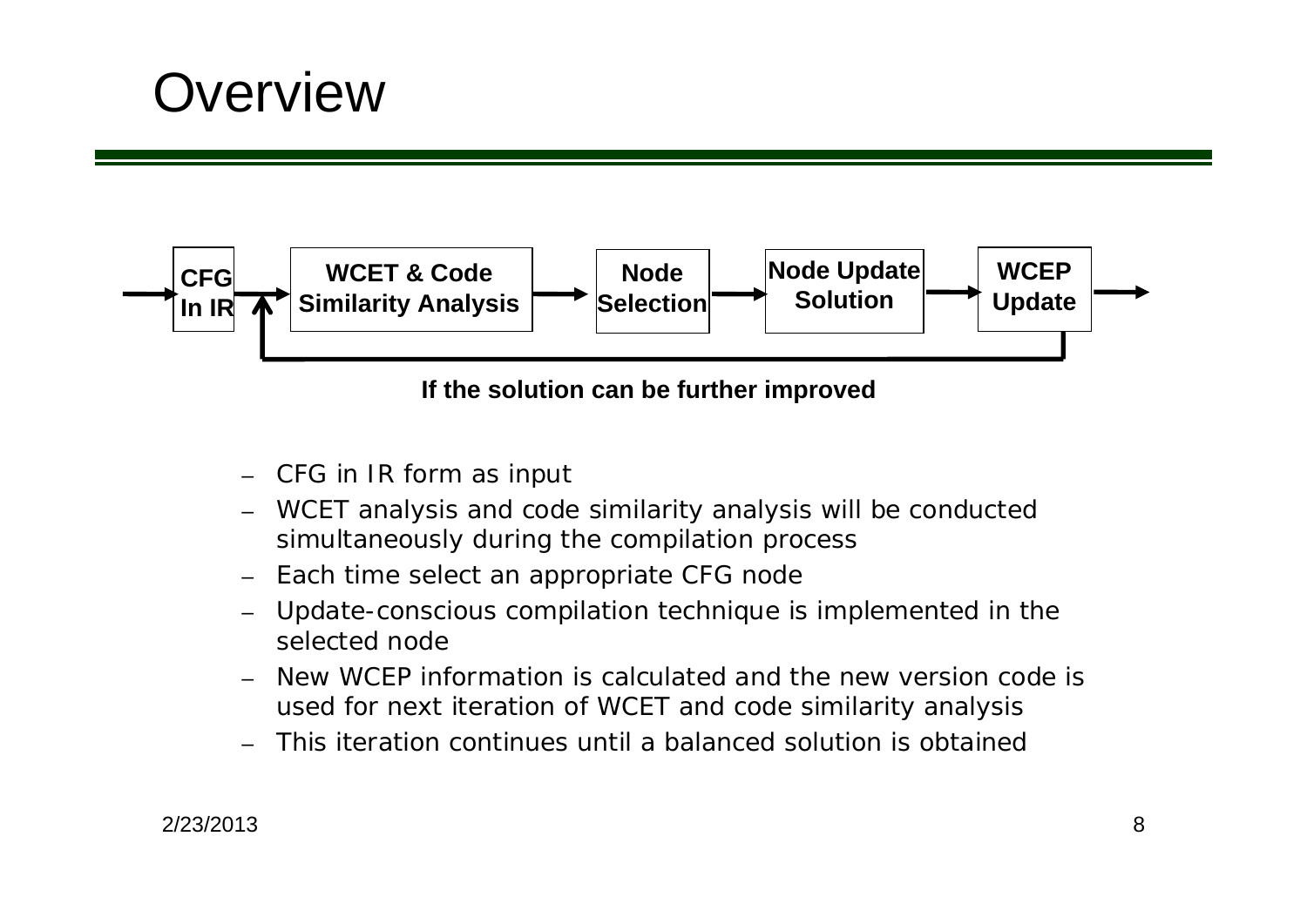## Problem analysis

- *Strategy for CFG node selection*
	- Principle:
		- improve more node similarity
		- have zero or minimal negative effect on WCEP
	- Benefit:
		- processing this type of nodes first will leave more space for processing the rest of nodes
		- more nodes have potential to be selected and processed
	- Propose:
		- Therefore we propose to mark a less frequently executed node on non-WCEP with more number of executions and less variables to be updated for processing first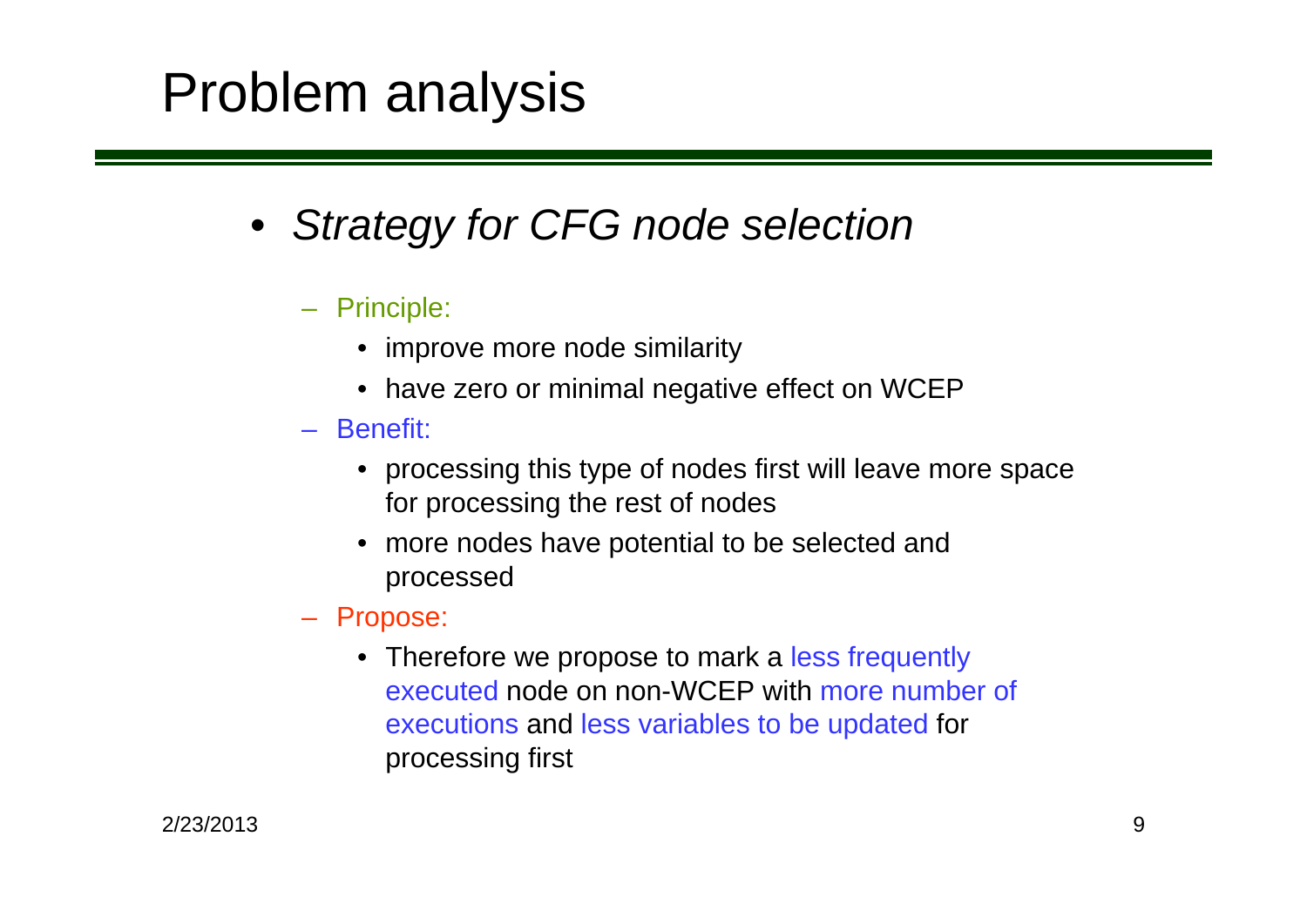## Problem analysis

### • *Update candidate set during node selection*

#### – WCEP change:

- • The candidate node set during node selection might change due to the potential change of WCEP after a block is processed
- Candidate set re-construction:

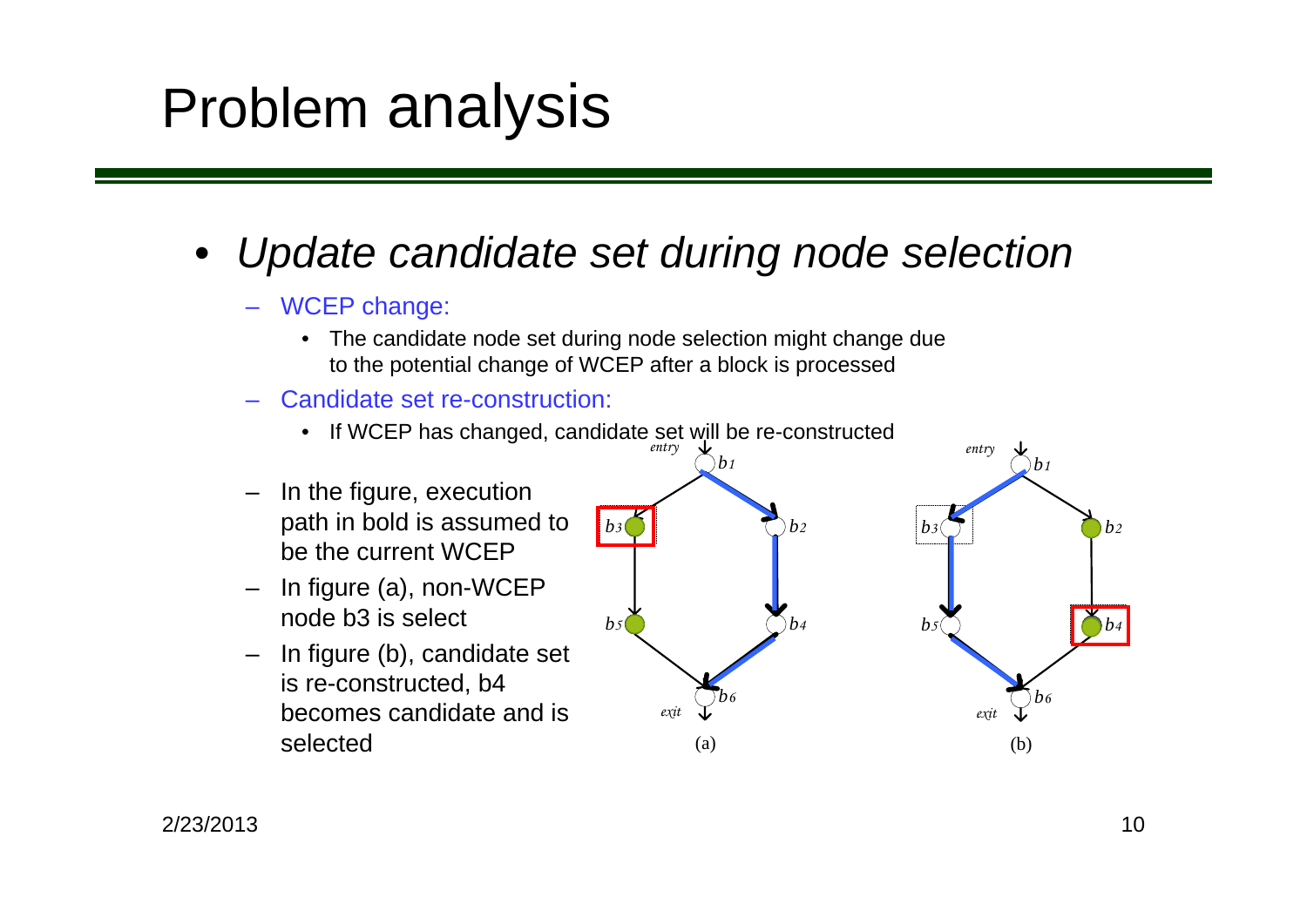## Problem analysis

• *A priority model for CFG node selection*

$$
P_i = \frac{CS_i}{M_i \times Freq_i} \tag{5}
$$

- –*Mi* : the number of *Move* operations that a node *i* requires.
- *Freqi* : the execution frequency of a node *i*.
- **CSi**: the code similarity benefit
- – Suggests : the more code similarity profit per unit potential increase in WCEP a node can bring, the higher priority it should be given
- – Benefit : less negative effect on WCET and more energy saving benefit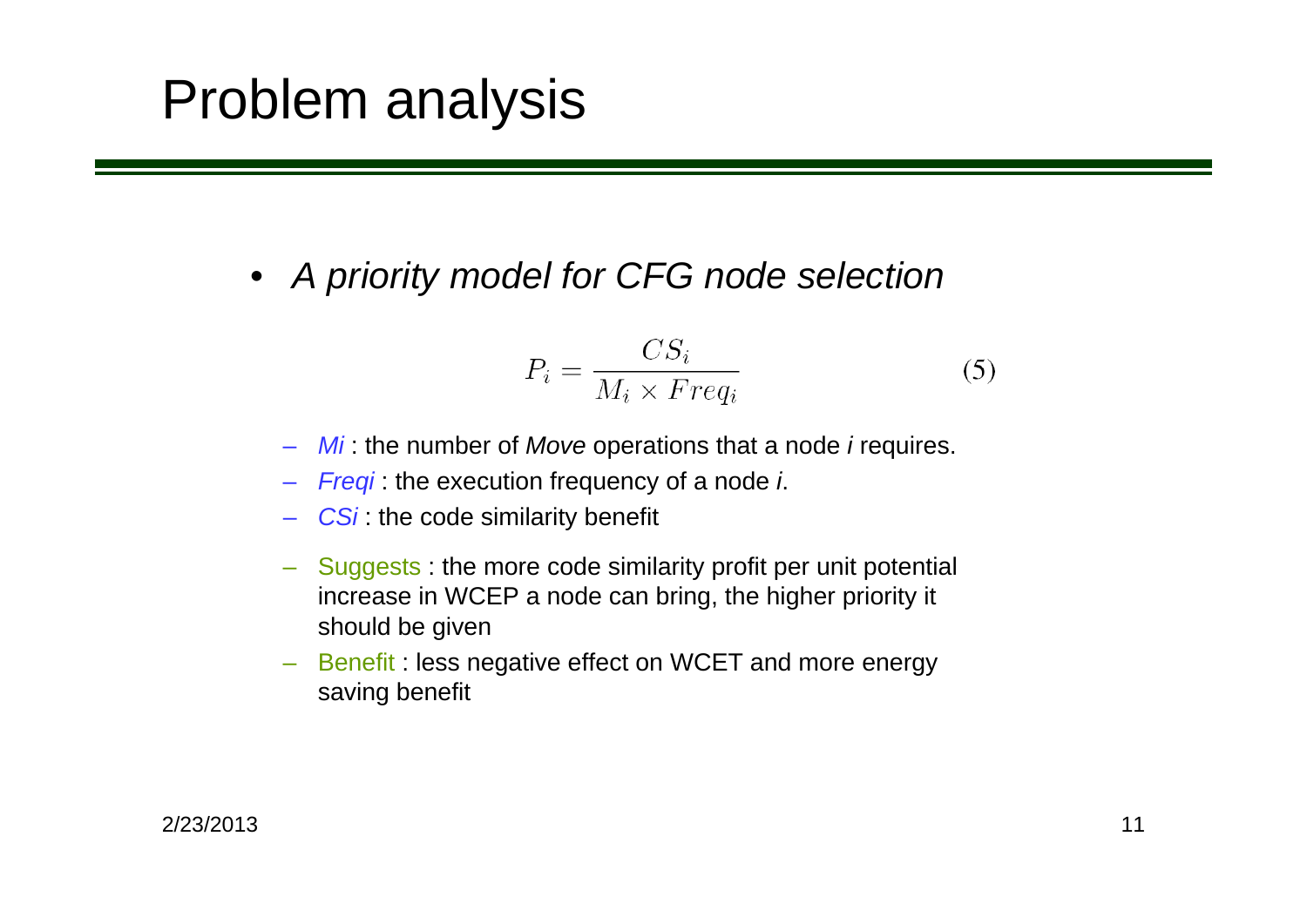## Algorithm

- *Set a default WCET increment counter*
- *Calculate WCEP*
- and the state of the *Calculate priority*
- and the state of the *Select a node based on priority*
- and the state of the *Update conscious compilation technique is applied in the selected node*
- **Links of the Common** *Update counter*
- **Links of the Common**  *Repeat above steps as long as WCET is less than a given threshold*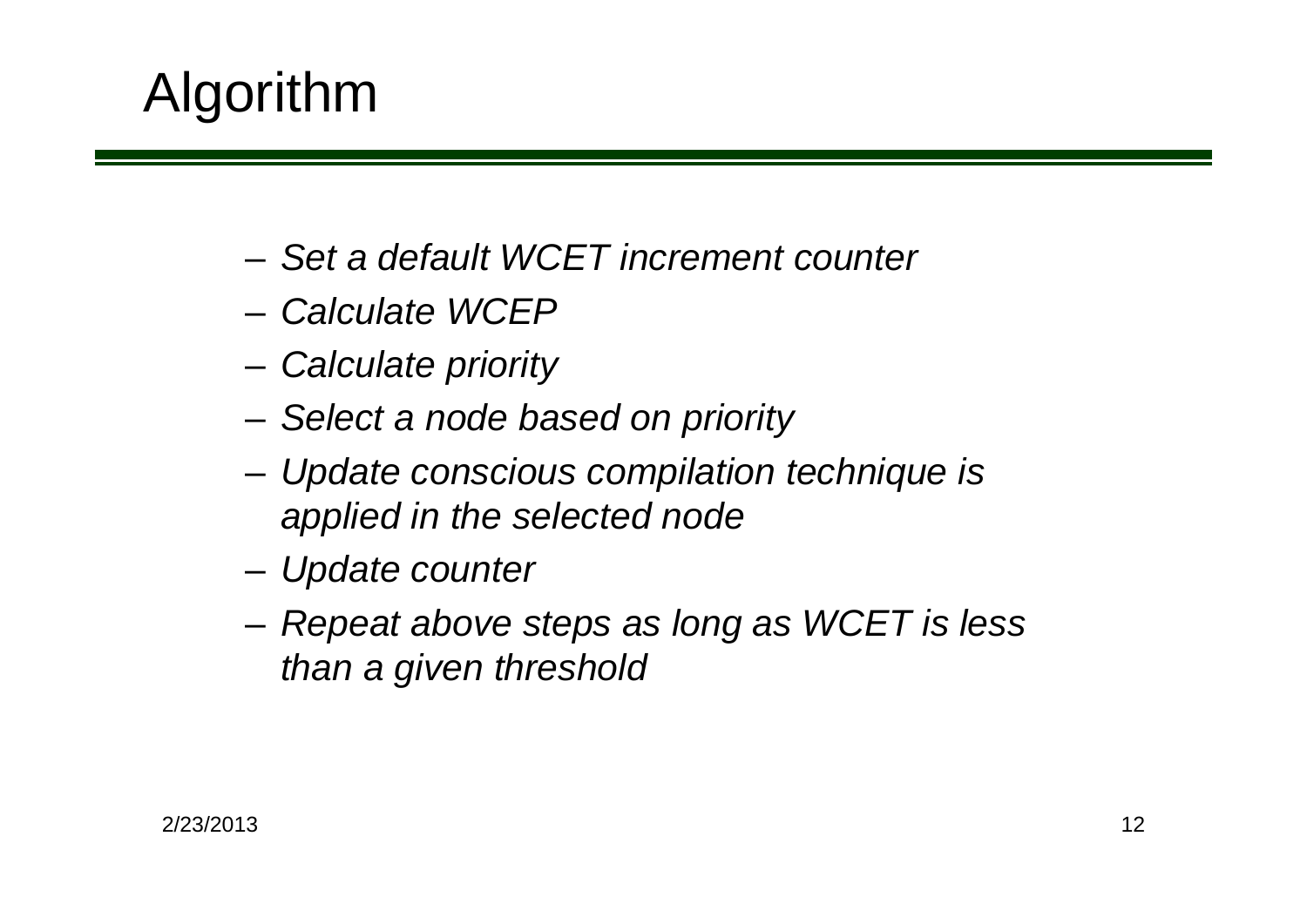## Experimental results





- With a threshold of 10% increase in WCET, code similarity: 70% -- 85%. On average 76% of code similarity is achieved compared to UCC
- 64% of code similarity can be achieved with 5% threshold while 84% benefit with 15% threshold
- To summarize, with a small increase in WCET, WUCC can effectively achieve most of code similarity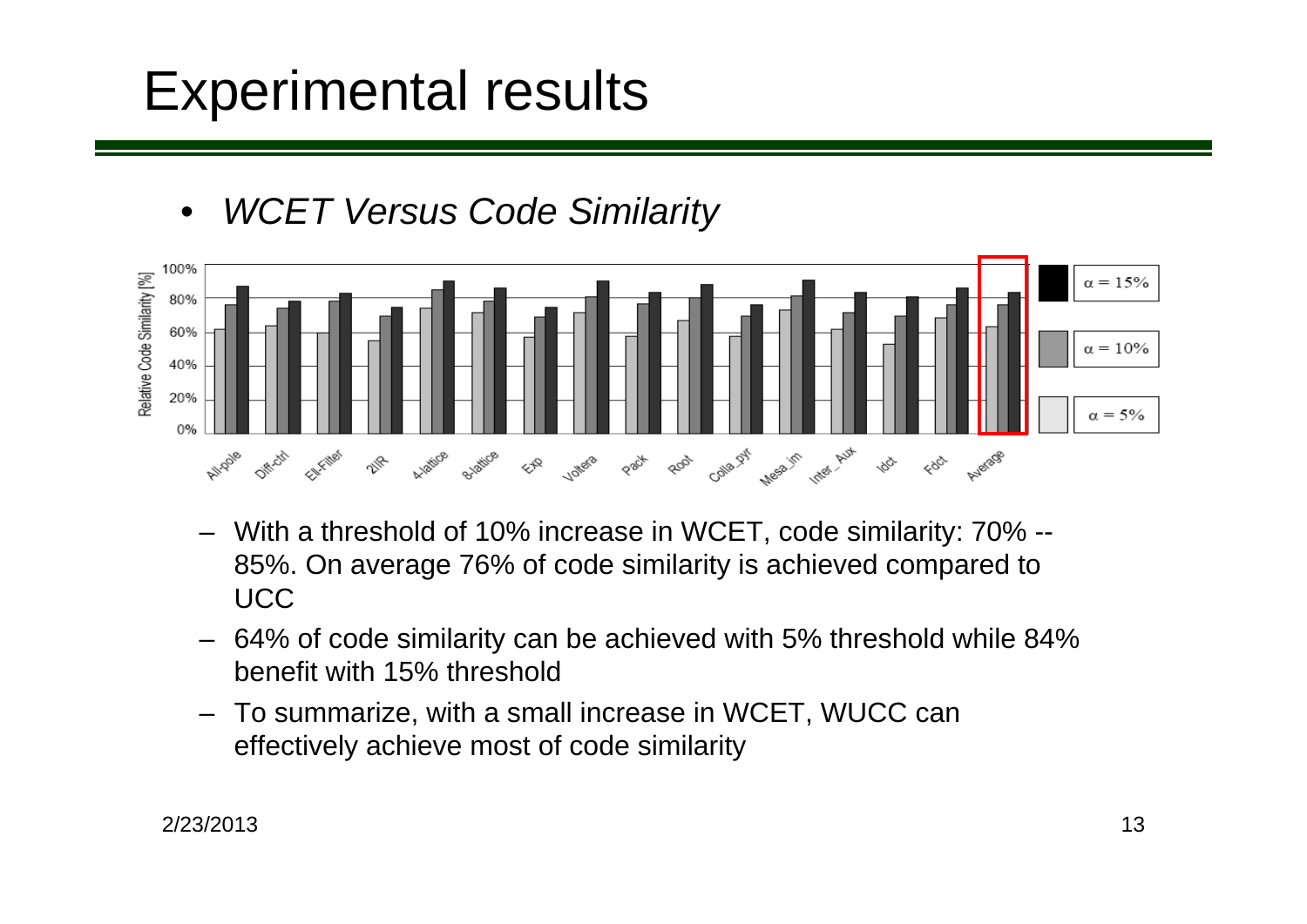## Experimental results

• *Code difference among three approaches, WCET-aware technique as comparison base*



Fig. 7. The code difference of different benchmarks under WUCC, UCC, and WCET-aware technique. The results of WCET-aware compilation technique in [1] are used as the comparison base.

– With remarkable WCET benefit, code difference under WUCC is just a little larger than UCC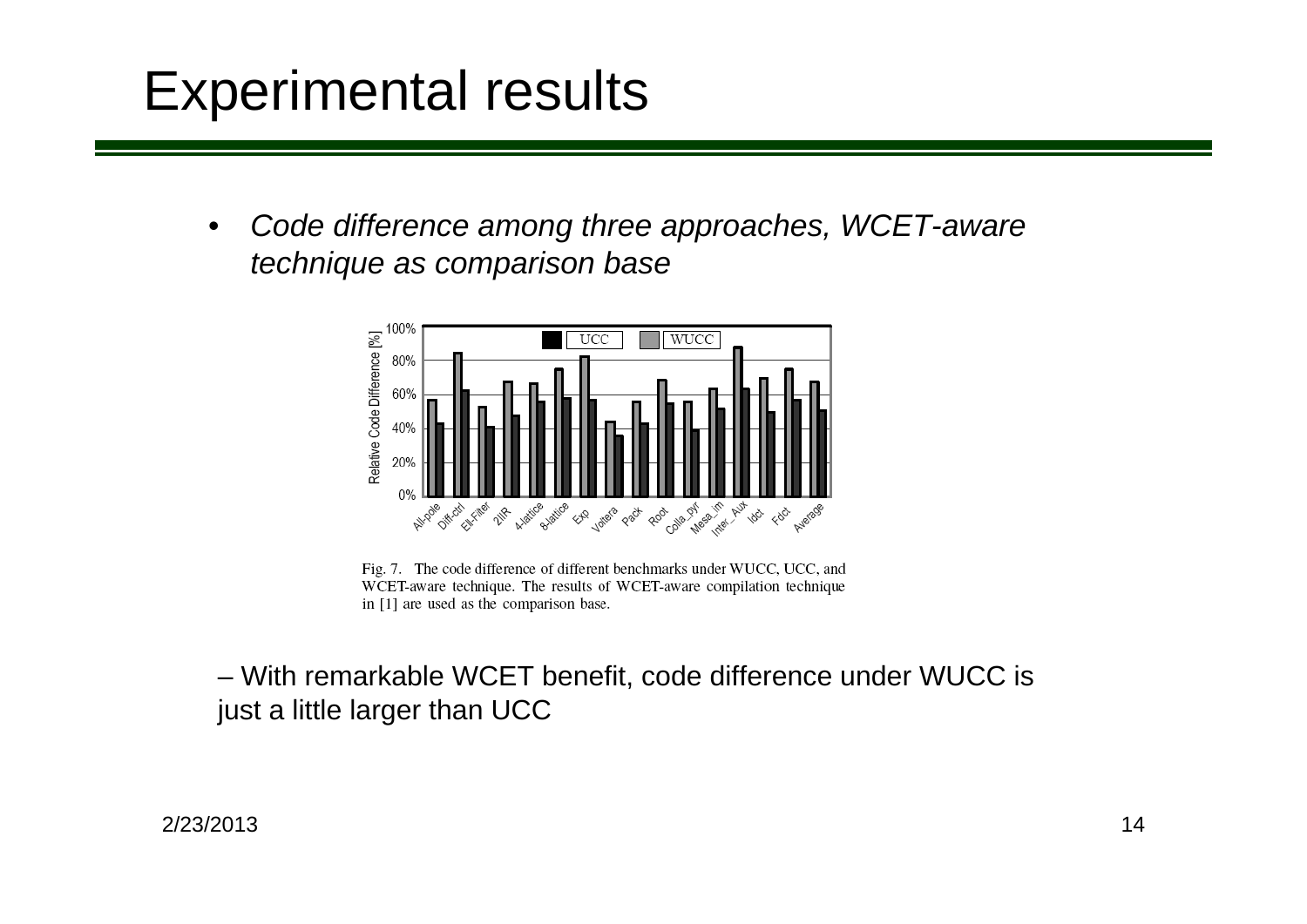## **Conclusions**

- We propose a compiler level optimization, joint WCET and update conscious compilation, for WCET and code difference minimization in cyber physical systems
- A novel CFG node selection heuristic is proposed, where a priority based model is built by considering a node's code similarity benefit, MOVE operation requirement, and the execution frequency
- We formulate the target problem and implement a greedy algorithm to achieve a balanced result